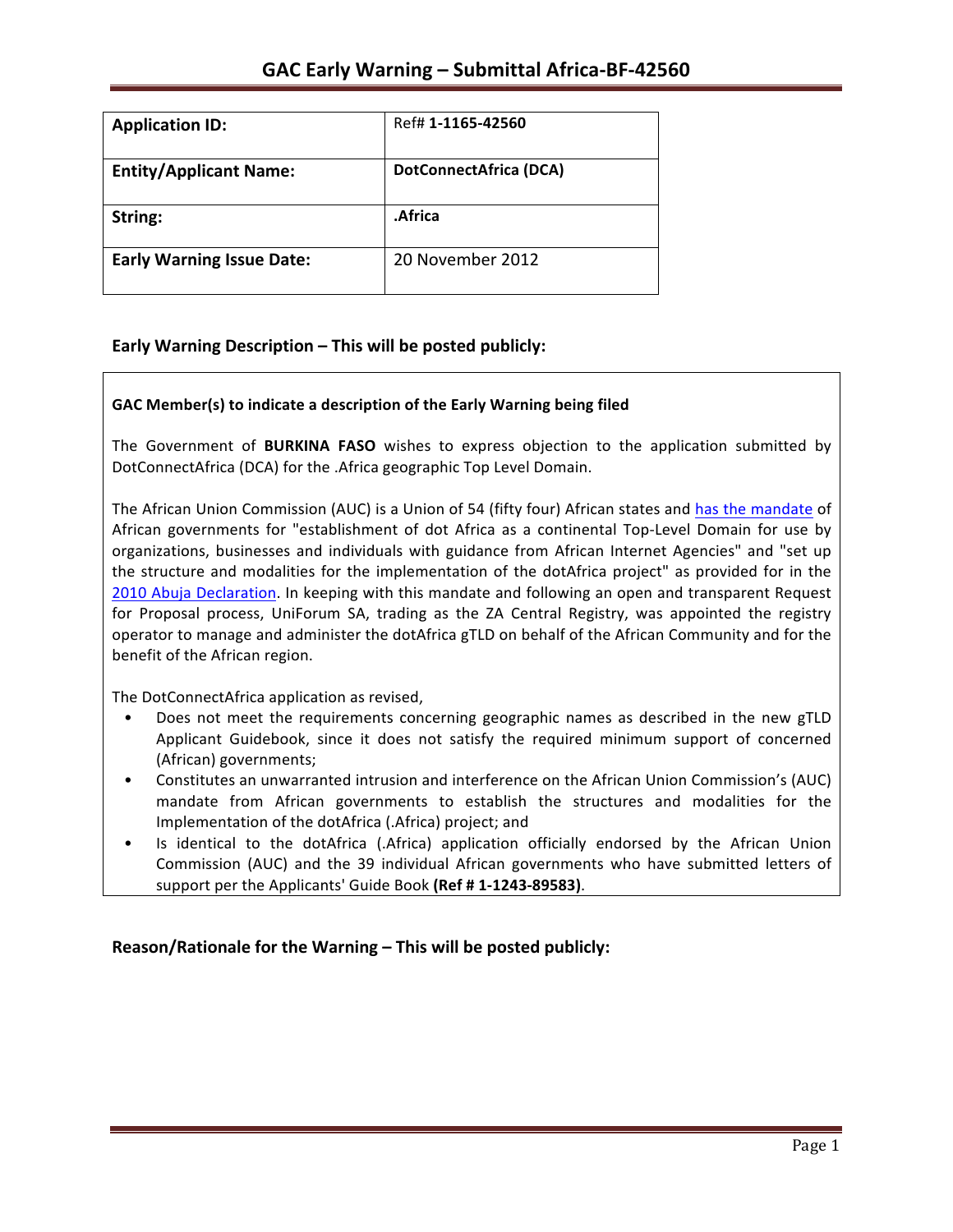### GAC Member(s) to indicate the reason and rationale for the Early Warning being filed.

The African Union (AU) and several African countries have supported and endorsed the application by UniForum (Ref # 1-1243-89583), which was selected through a transparent process conducted by the African Union Commission, as directed by the AU CITMC (Communications and Information Technology Ministerial Conference). The African Union has taken steps to ensure that Uniforum will operate .Africa for the public good of the people of Africa, and will put in place sufficient checks and balances for the protection of interests and rights of African governments and the pan-African community.

The Government of Egypt therefore hereby records its objection to the DotConnectAfrica application which is competing with the UniForum application that has the support and endorsement of the African Union and an overwhelming number of African governments.

### 1. **DCA's Application lacks the requisite Government Support**

- Paragraph 2.2.1.4.2 of the Applicants' Guidebook prescribes that certain applied-for-strings may qualify as "Geographic Names" and must therefore be accompanied by documentation of support or non-objection from the relevant governments or public authorities. In particular, the guidebook requires at least 60% of the relevant national governments in a region to provide documentation in support of new applications for geographic strings and there must be no more than one written statement of objection.
- Africa is a clearly designated geographic region as defined in the UNESCO "Composition of macro geographical (continental) regions, geographical sub-regions, and selected economic and other groupings" list. In this regard the designation of the official AUC endorsed dotAfrica (.Africa) TLD string application as a geographic name is therefore technically and procedurally correct. The "geographic evaluation process" that this application is subject to, provides sufficient checks and balances for the protection of interests and rights of African governments and the pan-African community.
- The issue as to whether DCA's application for the .dotAfrica string (1-1165-42560) will constitute a geographic name as outlined in the Applicant's Guidebook is uncertain, notwithstanding the fact that the applicant itself has designated the application as a "geographic name".
- According to the Applicant's Guidebook (section 2-18) "Strings that include but do not match a Geographic Name will not be considered geographic names as defined in section 2.2.1.4.2 and *therefore will not require documentation of government support in the evaluation process"*, which used to be the case of DCA's application before being amended. Now, after amendment, it is identical to the AUC-endorsed application and must be regarded as a geographic name for purposes of evaluation. Consequently, it must be subject to the criteria and rules applicable to the evaluation of geographic names, including government support.
- In contrast to the DCA application, the AUC's officially endorsed dotAfrica (.Africa) geographic application (1-1243-89583) has the support of over 39 (thirty nine) individual national governments in Africa, which exceeds the minimum governmental support prescribed by ICANN for new geographic strings.

### **2. Unwarranted Interference and Intrusion**

• DCA's application constitutes an unwarranted intrusion and interference with the mandate given to the AUC by African Head of States and African Ministers responsible for Communication and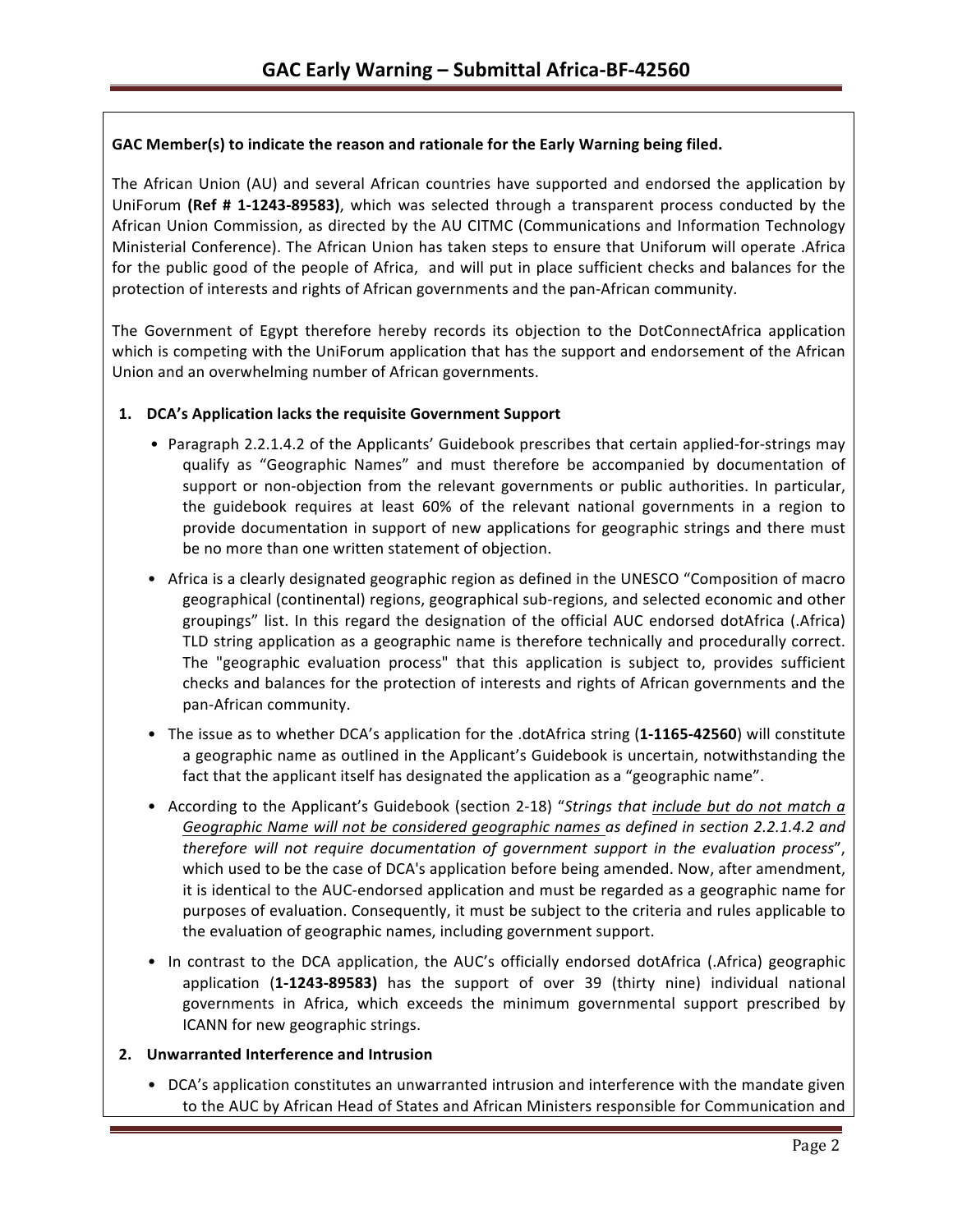Information Technologies. In this regard the AUC has been mandated to establish dotAfrica (.Africa) as a continental Top-Level Domain for use by organisations, businesses and individuals with guidance from African Internet Agencies; and in doing so to set up the structures and modalities for the implementation of the dotAfrica (.Africa) project. DCA's persistent interference in this process is likely to have substantive political, economic and social repercussions in Africa.

### **3.** Confusing Similarity

- DCA's applied for string (.Africa) is identical to the dotAfrica (.Africa) geographic application as officially endorsed by the AUC. Should DCA's application be allowed to proceed, it is likely to deceive and/or confuse the public into believing that the AUC is associated with, or endorses their application, which is clearly not the case.
- In particular, it is contended that the amended DCA's .Africa application does not sufficiently differentiate itself from the AUC's endorsed dotAfrica (.Africa) geographic application and will therefore confuse and deceive the public.

## **Possible Remediation steps for Applicant – This will be posted publicly:**

GAC Member(s) to identify possible remediation steps to be taken by the applicant

- The applicant should withdraw the application based on the information provided above.
- The applicant should engage in a discussion with the AUC to agree on how the applicant's experience in the Internet field can be utilized to further benefit the African continent in ways that will not conflict with positions taken by the African Governments.

## **Further Notes from GAC Member(s) (Optional) – This will be posted publicly:**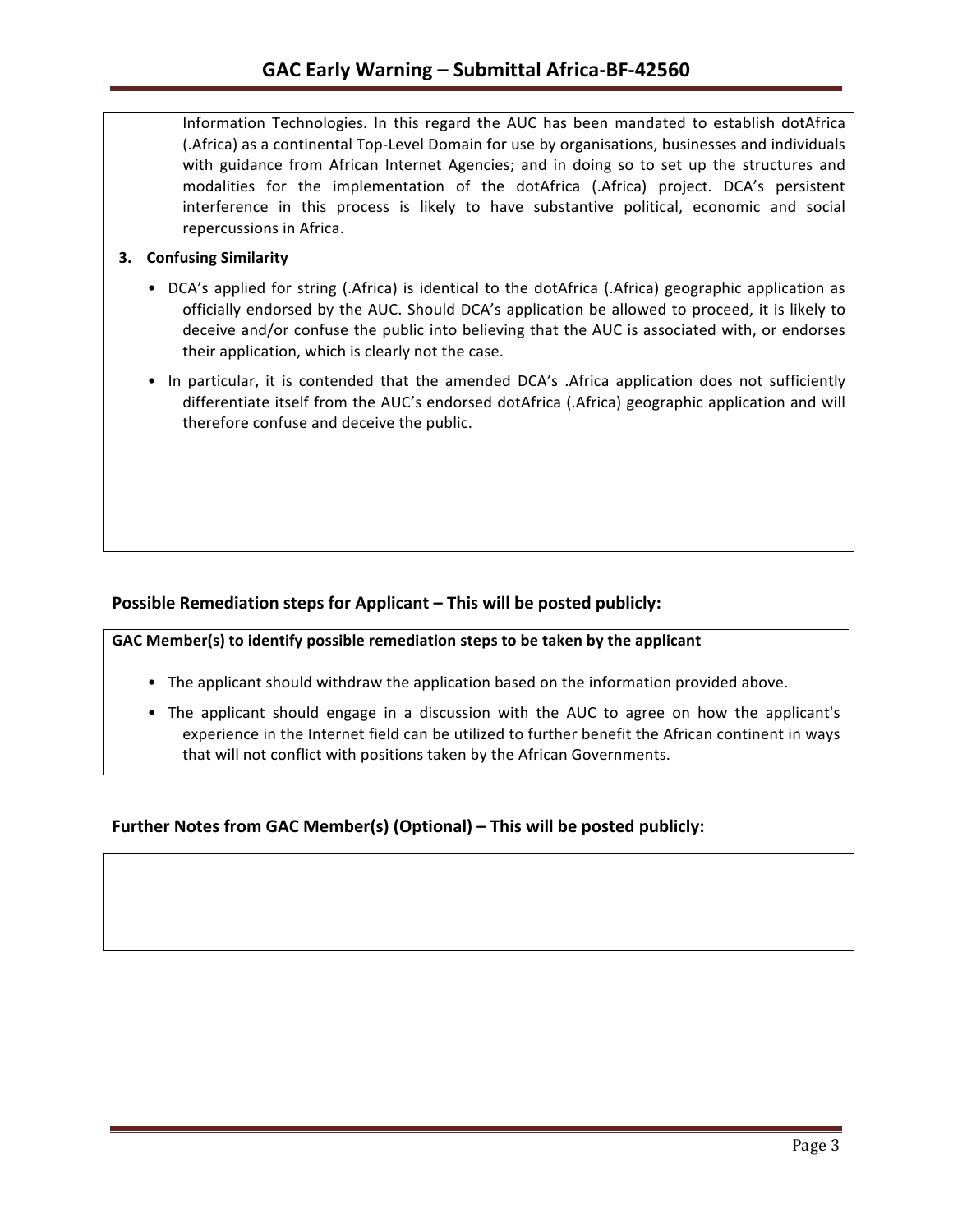# **INFORMATION FOR APPLICANTS**

# **About GAC Early Warning**

The GAC Early Warning is a notice only. It is not a formal objection, nor does it directly lead to a process that can result in rejection of the application. However, a GAC Early Warning should be taken seriously as it raises the likelihood that the application could be the subject of GAC Advice on New gTLDs or of a formal objection at a later stage in the process. Refer to section 1.1.2.4 of the Applicant Guidebook (http://newgtlds.icann.org/en/applicants/agb) for more information on GAC Early Warning.

# **Instructions if you receive the Early Warning**

**ICANN** strongly encourages you work with relevant parties as soon as possible to address the concerns **voiced in the GAC Early Warning.** 

### **Asking questions about your GAC Early Warning**

If you have questions or need clarification about your GAC Early Warning, please contact gacearlywarning@gac.icann.org. As highlighted above, ICANN strongly encourages you to contact gacearlywarning@gac.icann.org as soon as practicable regarding the issues identified in the Early Warning. 

### **Continuing with your application**

If you choose to continue with the application, then the "Applicant's Response" section below should be completed. In this section, you should notify the GAC of intended actions, including the expected completion date. This completed form should then be sent to gacearlywarning@gac.icann.org. If your remediation steps involve submitting requests for changes to your application, see the change request process at http://newgtlds.icann.org/en/applicants/customer-service/change-requests.

In the absence of a response, ICANN will continue to process the application as submitted.

### **Withdrawing your application**

If you choose to withdraw your application within the 21-day window to be eligible for a refund of 80% of the evaluation fee (USD 148,000), please follow the withdrawal process published at http://newgtlds.icann.org/en/applicants/customer-service/withdrawal-refund. Note that an application can still be withdrawn after the 21-day time period; however, the available refund amount is reduced. See section 1.5 of the Applicant Guidebook.

For questions please contact: gacearlywarning@gac.icann.org